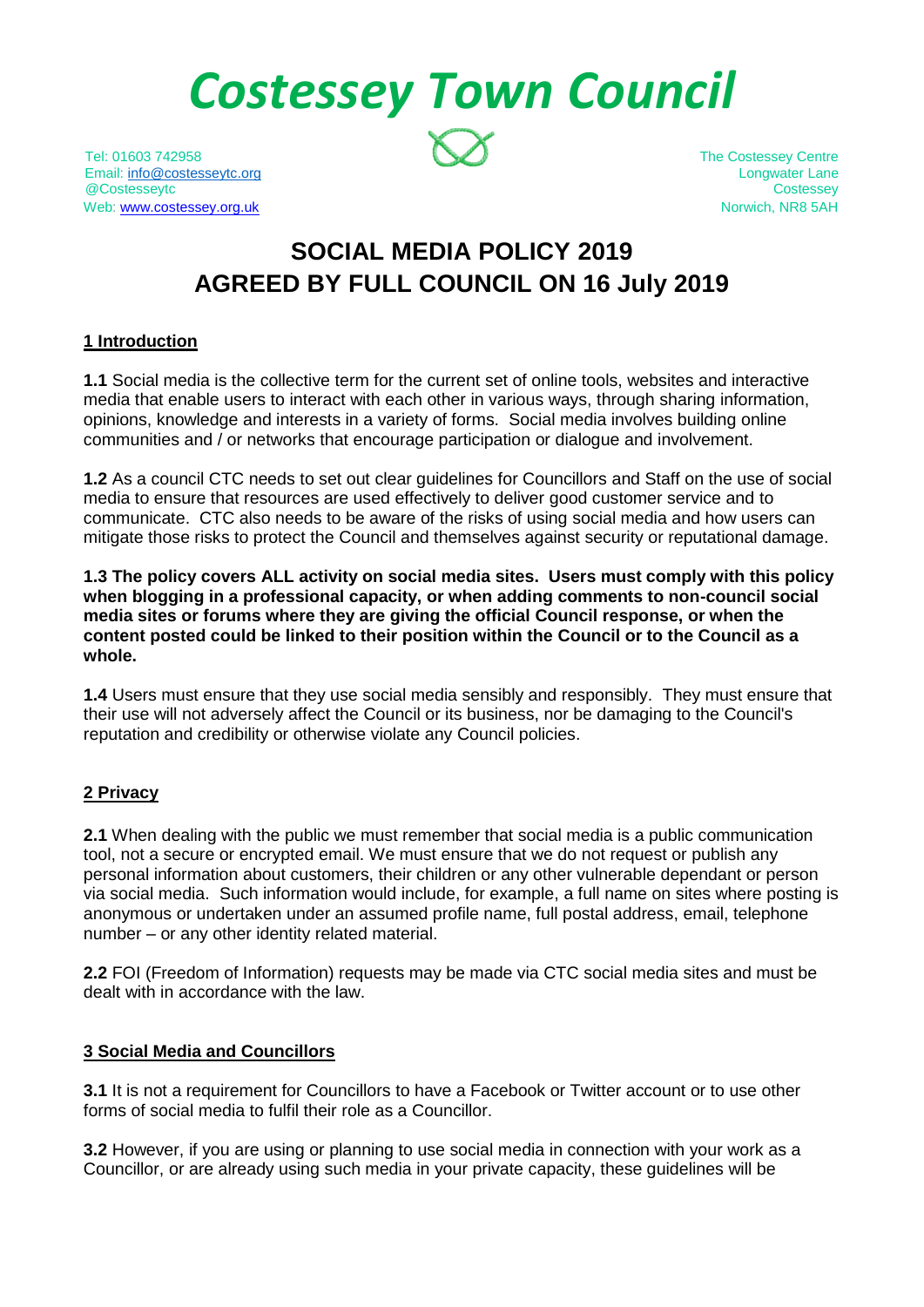relevant. **Remember that, whenever you act or appear to act in your official capacity, you must comply with the Code of Conduct.**

#### **4 Uses**

**4.1** Social Media can be used:

- To support Councillors in performing their community leadership role
- To keep in touch with or obtain local views and opinions
- For campaigning on local issues

#### **4.2** Examples

- Blogging and micro blogging online journals Twitter is an example of micro blogging, where entries are limited to 140 characters
- Online Forums people with similar interests sharing information and opinions AccyWeb is an example
- Social networking sites these facilitate connections between who already know each other, often in a social context, but are increasingly used by businesses to promote their products or services - Facebook is an example
- Video and photo publishing sharing videos and photographs worldwide Instagram is an example

#### **5 Things to bear in mind**

• Any communication is capable of being misinterpreted. While the use of social media should not be more susceptible to this problem than any other form of communication, something about the immediacy of social media seems to magnify the problem.

• By the nature of such media, misinterpretation or misrepresentation, particularly with regard to something that is perceived as being more controversial than it was expected to be, is likely to lead to rapid and wide broadcasting of that apparently "controversial" item.

• There are no special, additional legal or ethical burdens relating to the use of social media. The same rules apply here that govern the rest of your behaviour as a Councillor – you just need to think about them in this new context – their immediacy and ease of dissemination.

• Although the best use of social media is conversational in tone, publishing to the web is still publishing. What you've said on the web is recorded and it is permanent. Most pitfalls will be avoided if your online content is accurate, informative and thought through. Think of it as speaking in public. **Think before you commit each word.**

• This doesn't mean that Councillors cannot, in the appropriate context, communicate politically. This might be expected of a Councillor, but you should be careful not to say anything that you wouldn't be comfortable repeating or justifying, for example, at a public meeting.

#### **6 Unacceptable Behaviour & Use of IT Equipment & Social Media**

**6.1** The following are deemed to be **unacceptable uses** by employees. (NB: this list is not exhaustive, and Council shall reserve the right to add or amend examples of misuse at any time):

a) Allowing non-authorised users to access IT & Social Media using employees' log-in details or while they are already logged-in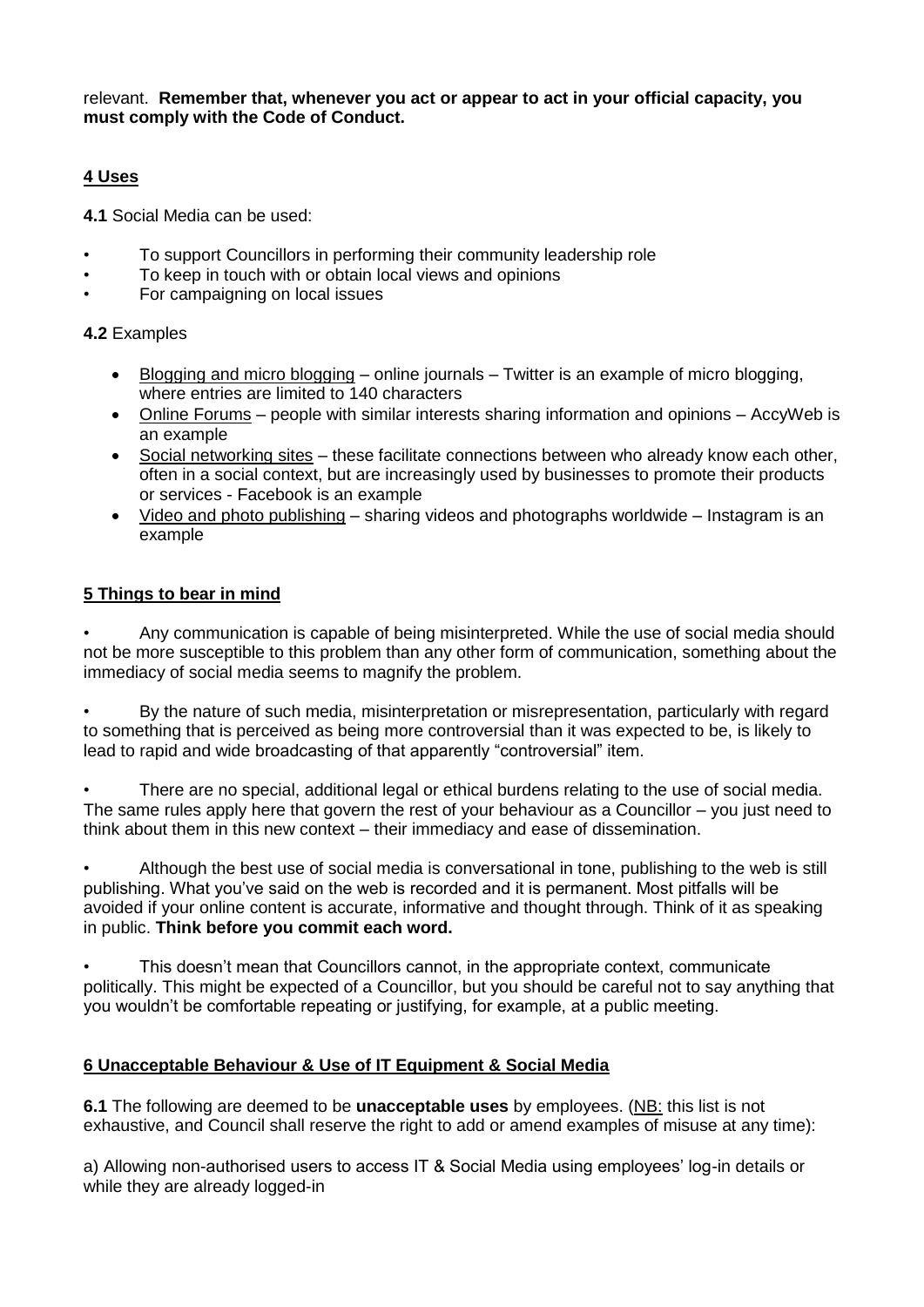b) Visiting websites that contain obscene, hateful, pornographic or otherwise illegal material

c) Passing on such material to others

d) Using IT / Social Media to send offensive or harassing material to others

e) Using IT / Social Media to perpetrate any kind of fraud

f) Hacking into unauthorised areas or sites

g) Publishing defamatory or knowingly false material about the Council, its employees, members, colleagues and / or residents on social networking sites / blogs / wikis or any online publishing format

h) Undertaking deliberate activities that waste staff effort or networked resources

i) Introducing any form of malicious software into the corporate network

j) Gambling on-line

k) Disclosing any confidential information without consent

l) Naming the Council on sites or discussing internal Council matters which could put Council at risk of legal action against it.

#### **7 Relevant Elements of the Councillors' Code of Conduct:**

**7.1 You must treat others with respect** - do not use social media to make personal attacks or indulge in rude, disrespectful or offensive comments.

**7.2 You must comply with equality laws** – do not publish anything that might be seen as racist, sexist, ageist, homophobic, xenophobic or anti-faith.

**7.3 You must not bully or harass anyone** – do not say anything, particularly if it is part of a series of similar comments about a person or on a theme that might be construed as bullying or intimidation.

**7.4 You must not bring the Council into disrepute** – you should not publish anything that could reasonably be perceived as reflecting badly upon or lowering the reputation of you or the Council.

**7.5 You must not disclose confidential information** - you must not, in your use of social media, just as in any other circumstances, disclose information given to you in confidence by anyone, or information acquired by you which you believe, or ought reasonably to be aware, is of a confidential nature.

**7.6** Inadvertent leaks of the Council's confidential information are more likely to take place when a member is using social media, rather than, say, when they are carefully drafting a letter for publication in the local paper. This may be because of the more immediate, conversational, off-thecuff nature of much social media communication. Councillors must be careful to apply exactly the same standards to their social media communications as they would to statements made in a more formal context.

#### **8 Social Media and the Code of Conduct for Councillors generally:**

**8.1** Aspects of the Code of Conduct for Councillors will apply to your online activity in the same way as they do to any other communication you may use.

**8.2 It will be presumed by others that you are speaking as a Councillor. The presumption can arise simply because you are commenting on Council business, because you are known to be a Councillor or make reference to this, use political symbols or references in the text.**

**8.3 One way of avoiding this, and avoiding some of the potential problems related to the Code of Conduct, may be to consider keeping your online accounts as a Councillor separate from those where you communicate in a personal capacity. Another is to spell it out in the text (e.g. "speaking entirely personally…"). This is a decision for each Councillor and some**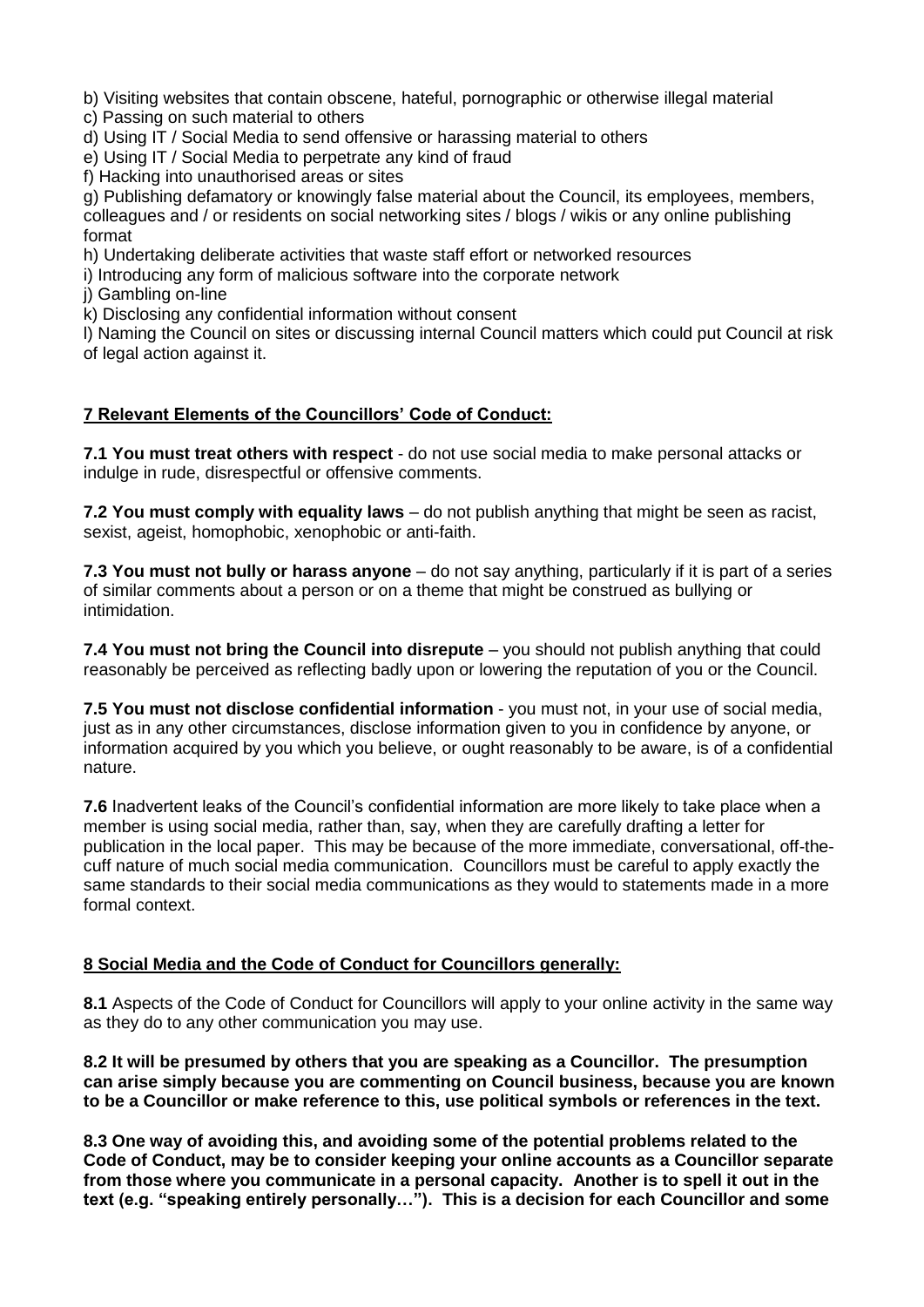**Councillors may find the convenience of having one account outweighs the advantages of separate accounts.** The Clerk or Deputy Clerk can help you with more specific advice if needed.

### **9 Staying out of Trouble - Some Do's and Don'ts**

**Do:**

• set appropriate privacy settings for your blog or networking site – especially if you have a private, non-political blog.

• keep an eye out for defamatory or obscene posts from others on your blog or page and remove them as soon as possible to avoid the perception that you condone such views. **Be aware that the higher your profile as an elected Councillor, the more likely it is you will be seen as acting in your official capacity when you blog or network.**

• consider keeping your personal and councillor profile on social networking sites separate and maintain appropriate professional boundaries.

• ensure you use Council facilities appropriately; if you use a Council provided blog site or social networking area, any posts you make will be viewed as made in your official capacity.

• be aware that you will be seen as acting in your official capacity if you publish information that you could only have accessed by being an elected Councillor.

• feel able to make political points, but be careful about being too specific or personal if referring to individuals. An attack on individuals may be seen as disrespectful, whereas general comments about another party or comments on policy are less likely to be viewed as disrespect.

• recognise the positive, don't just use it to criticise. Say thank you.

• Keep blogs, Facebook pages etc up to date and relevant.

#### **Don't:**

• blog in haste, particularly in circumstances where your judgement might be impaired; for example if you are tired or have consumed alcohol.

• post comments that you would not be prepared to make on paper or face to face.

• use Council facilities for personal or political blogs.

• request or accept a Council employee or contractor providing services to the Council as a "friend" on a social networking site where this suggests close personal association. For the avoidance of doubt, this does not apply to sites which are intended as a neutral, professional connections registry (such as LinkedIn).

• use social media in any way to attack, insult, abuse, defame or otherwise make negative, offensive or discriminatory comments about Council staff, service users, their family or friends, colleagues, other professionals, other organisations, or the Council.

• publish confidential information that you may have learned or had access to as part of your role as an elected Member. This includes personal information about service users, their families or friends or others e.g. contractors, Council staff as well as Council related information.

• represent your personal views, or those of any political party or interest group you belong to, as being those of the Council, on any social medium.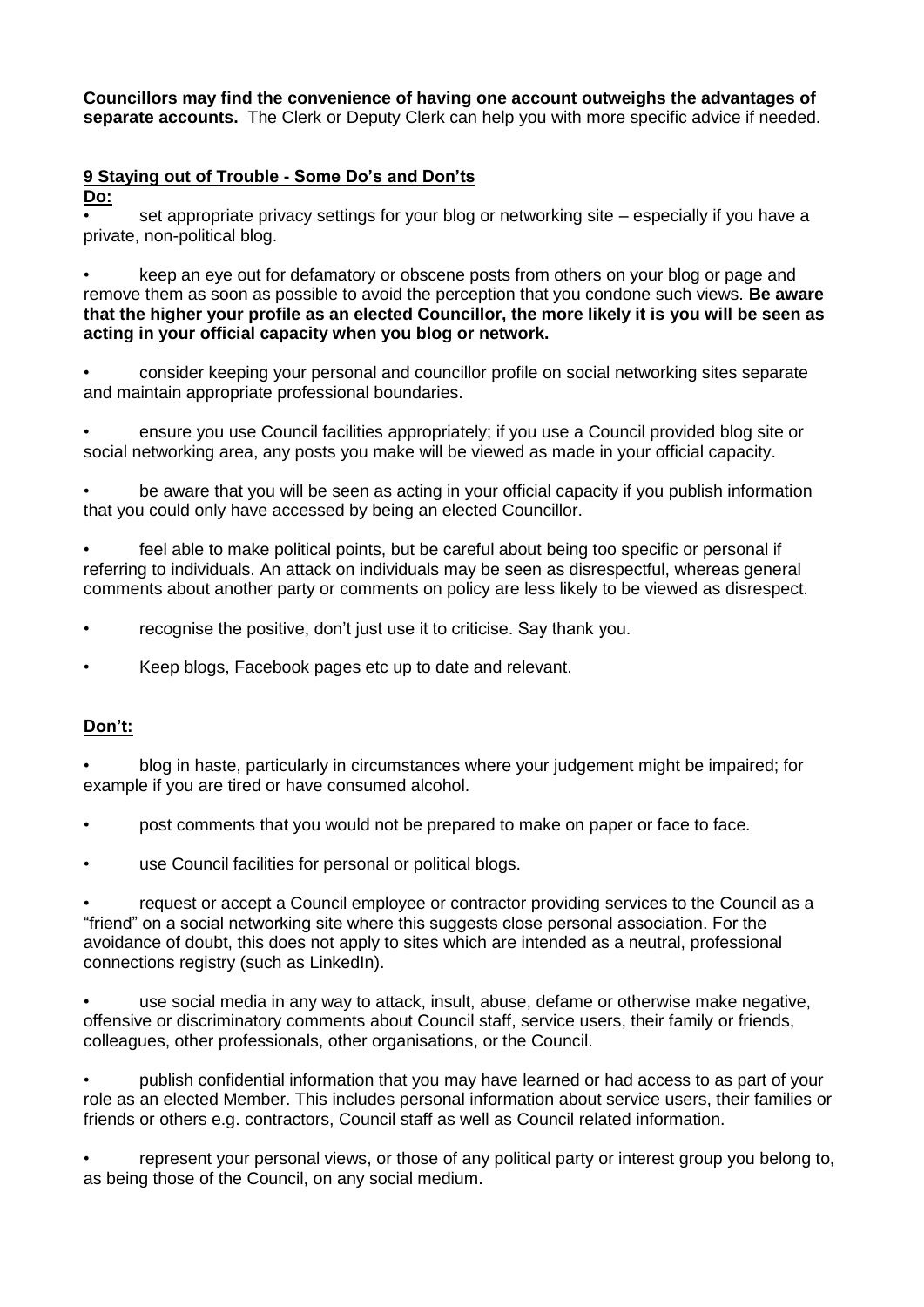• upload or distribute images of children or vulnerable adults without permission from their responsible adult. More information to be found in the CTC Safeguarding Policy.

• browse, download, upload or distribute any material that could be considered inappropriate, offensive, defamatory, illegal or discriminatory.

• make conspicuous or excessive use of social media technology during the course of a Council or committee meeting so that you give the impression to the public of not being respectful of the proceedings and, more seriously, taking decisions that are not based on full engagement with the facts and arguments.

#### **10 Some legal issues:**

**Libel** – If you publish an untrue statement about a person which is damaging to their reputation, they may consider it as defamatory and consider legal action. The same thing may happen if, for example, someone else publishes something defamatory on your website; you know about it and don't take swift action to remove it. A successful legal claim could result in the award of damages against you.

• **Copyright** – Placing images or text on your site from a copyrighted source (for example extracts from publications or photos), without obtaining permission, is likely to breach copyright laws. Therefore, don't publish anything you are unsure about, or obtain prior permission. Again, a successful claim for breach of copyright would be likely to lead to an award of damages against you.

• **Data Protection** – Do not publish the personal data of individuals unless you have their express permission. Personal information in an email or personal exchange should not be presumed to imply any consent to pass it on to others. If you place personal information on a public forum you should expect it to be published by others.

• **Bias and Predetermination** – if you are involved in making planning, licensing or other quasi-judicial decisions, do not say anything through social media (or indeed anywhere) that suggests you have made your mind up on an issue that is due to be formally decided. While your likely view on a particular application may be well known, you need to be able to show that you attended the committee or hearing prepared to take on board and weigh all the evidence, and were genuinely persuadable to a different view, otherwise, the decision may be later challenged as invalid. If a person has suffered some sort of detriment as a result of such an invalid decision, they may have a claim against the Council for damages.

#### **11 Sanctions For Misuse**

**11.1** Posting / publishing comments which could have a detrimental impact on Council's reputation or on the personal reputation or on the competence of employees may lead to formal disciplinary action.

**11.2** Breaching of the above rules by employees may be treated by Council as gross professional misconduct which could lead to summary dismissal.

**11.3** Breaching of the above rules by Councillors may be treated by Council as a breach of the Code of Conduct and may lead to standards enquires and appropriate sanctions being taken against the members in question.